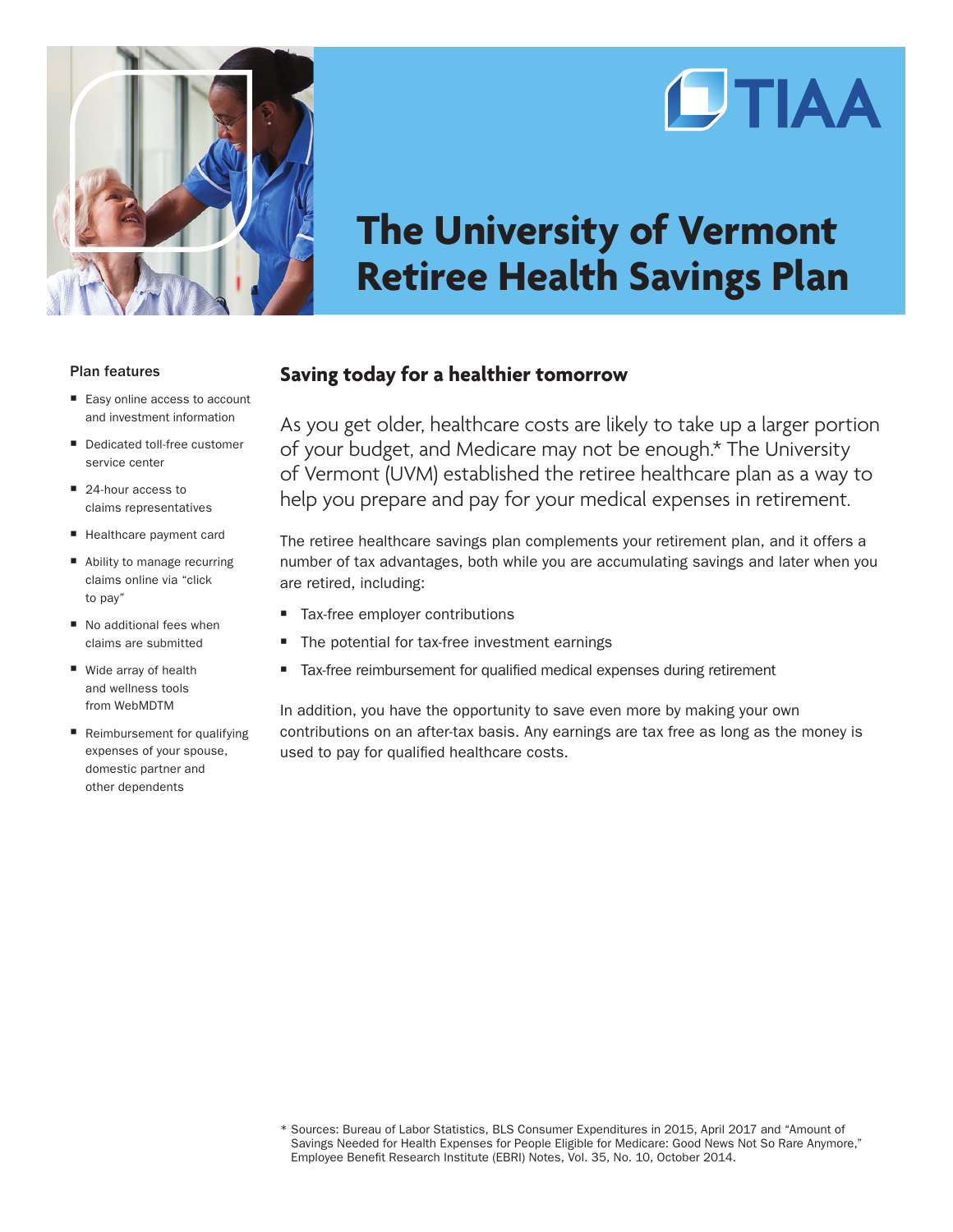Once you retire, the healthcare payment card, which works like a debit card, offers a convenient way to pay qualified medical expenses directly from your plan account.

# **How the plan works**



### **A tax-advantaged retiree healthcare account**

Money is set aside now to help you pay your healthcare costs in retirement:

- $\blacksquare$  Funded with employer contributions and after-tax employee contributions
- No annual contribution limits
- Automatic enrollment



#### **A tax-free reimbursement benefit**

When you retire, money in your account can be used for a variety of qualified medical expenses, such as:

- **Health insurance premiums**
- Copayments and deductibles
- **Prescription drugs**
- $\blacksquare$  Other expenses as defined by the Internal Revenue Service

#### **About the plan**

| <b>Eligibility</b>                     | To participate in the plan you must have been hired on or after $1/1/2012$ and have been employed<br>at UVM for a period of at least one year. Once you are enrolled as a plan participant, you may make<br>voluntary after-tax contributions to the plan at a minimum of \$25.00 per pay period.                                                                                                         |
|----------------------------------------|-----------------------------------------------------------------------------------------------------------------------------------------------------------------------------------------------------------------------------------------------------------------------------------------------------------------------------------------------------------------------------------------------------------|
| <b>Vesting</b>                         | Your voluntary after-tax contributions are always 100% vested.<br>UVM's contribution is subject to a 15-year vesting requirement, based on years of service.<br>Employees who terminate employment prior to attaining 15 years of benefits-eligible service will<br>forfeit any employer contributions plus any earnings attributable to the employer contributions.                                      |
| <b>Entitlement</b>                     | Once you meet the vesting requirements of the plan and have attained age 65, you may begin<br>accessing your account to pay for qualified medical expenses. If you have not met the plan's vesting<br>requirements for employer contributions, you will only have access to the money you contributed and<br>any earnings attributable to your contributions.                                             |
| <b>Benefits</b><br><b>After Death</b>  | After your death, your spouse or domestic partner and eligible dependents may continue to receive<br>reimbursement for their qualified medical expenses if allowed under your plan's rules. However, if<br>there is no surviving spouse, domestic partner or eligible dependents, any unused benefits, including<br>your own after-tax contributions, will be forfeited.                                  |
| <b>Contribution</b><br><b>Schedule</b> | UVM will make a contribution on behalf of eligible faculty and staff in the amount of \$1,150 per year<br>up to a maximum of 30 years.<br>Contributions will be made on a per pay period basis.                                                                                                                                                                                                           |
| <b>Investments</b>                     | Initial contributions will be invested in a TIAA-CREF Lifecycle mutual fund that has a date closest to<br>the year you will turn age 65. Keep in mind that, as with all mutual funds, the principal value is not<br>guaranteed at that target retirement date or any other time. Once your account is established, you<br>will have the opportunity to change your investment option(s) if you so choose. |